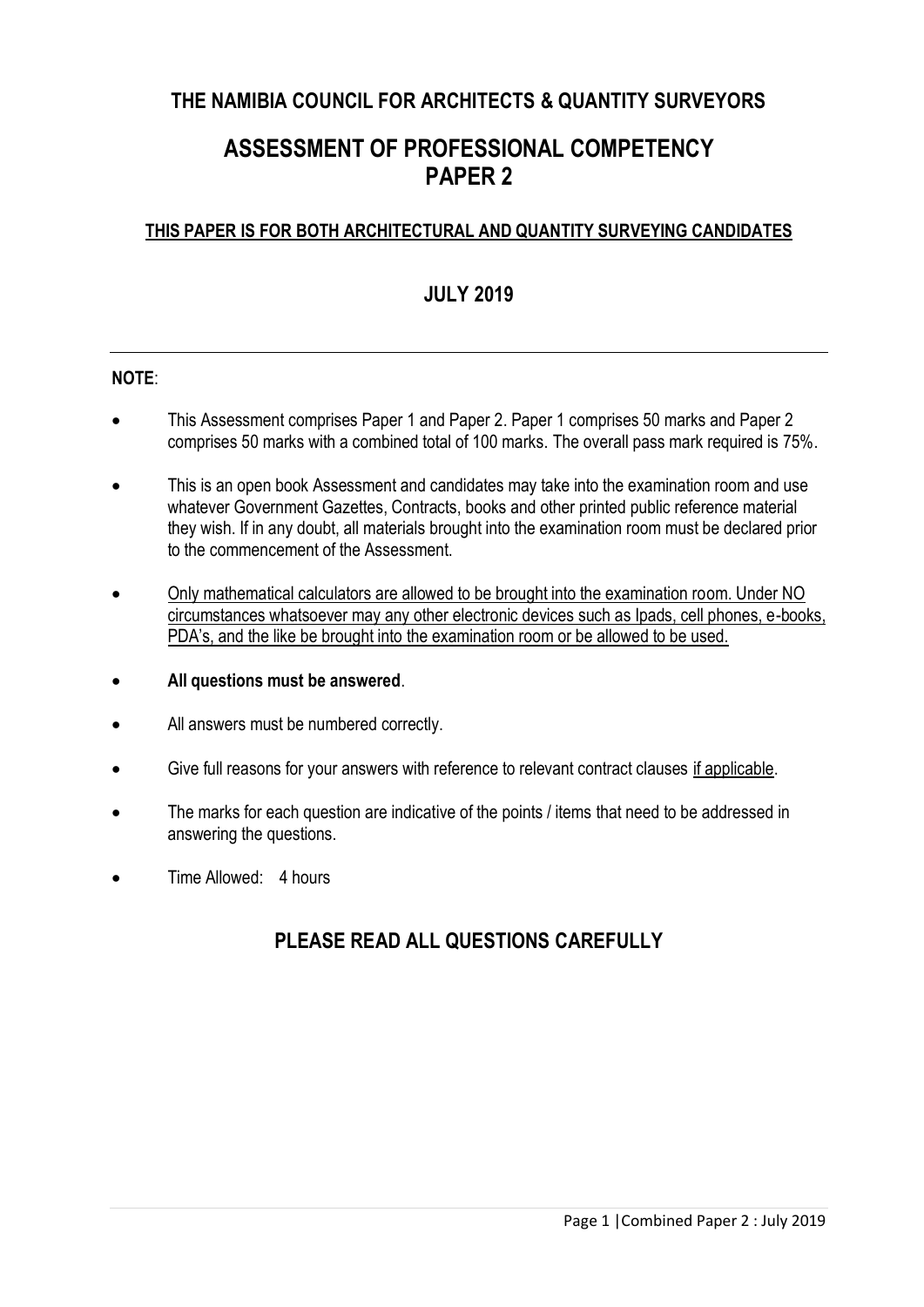Page 2 |Combined Paper 2 : July 2019

Write a *formal letter* to the Contractor informing him that his Bid / Tender has been accepted by the Employer and appointing him as Contractor,

The letter must include all the necessary legal requirements of such a letter and must specify all the documentation that must be supplied by the Contractor prior to the signing of the contract.

You may make your own necessary assumptions concerning the project.

The letter must be specific, clear and precise. Marks will be awarded for presentation, style, grammar and content.

### **QUESTION 2 10 Marks**

In considering the 'White' form of contract, briefly explain the differences between the following:

- domestic sub-contractors.
- selected non-nominated sub-contractors,
- nominated sub-contractors, and
- other sub-contractors

Your answer must also briefly state how these different sub-contracts are administered with regard to risks, performance, responsibilities, etc.

| <b>QUESTION 3</b> | 5 Marks |
|-------------------|---------|
|-------------------|---------|

3.1 You are contacted by Mr Peters who wants to build a new private school in Windhoek.

Sketch plans / cost estimates have been prepared by another Architect / Quantity Surveyor, but he is not happy with the work done to date and wants to change his professional team.

Explain what you would do or needs to be done before you can accept this appointment.

**(3 marks)**

3.2 A friend contacts you stating that he thinks he has been overcharged for professional services by another Architect / Quantity Surveyor. He would like you to examine the account and advise him on it.

What would be your response? **(2 Marks)**